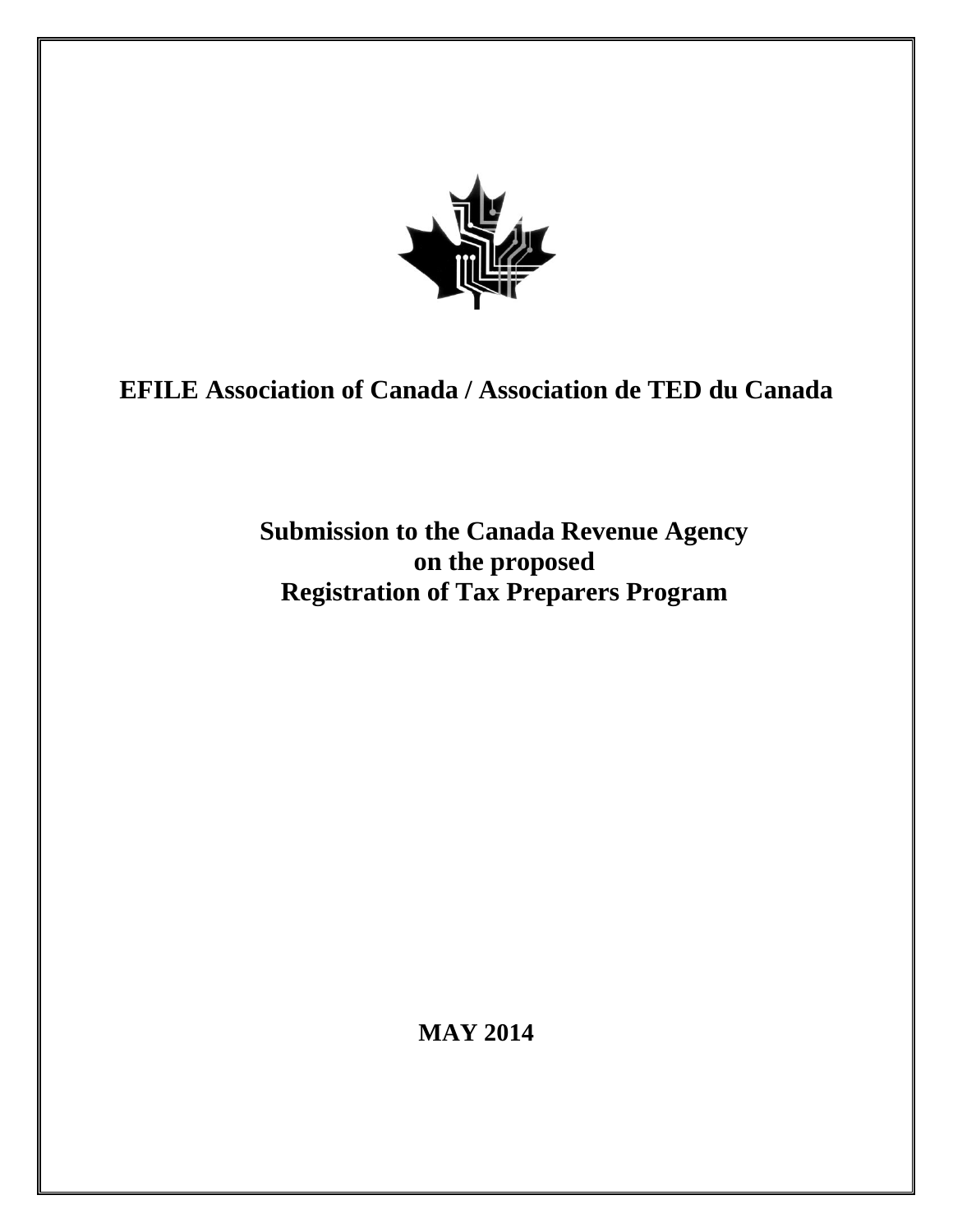# **Contents**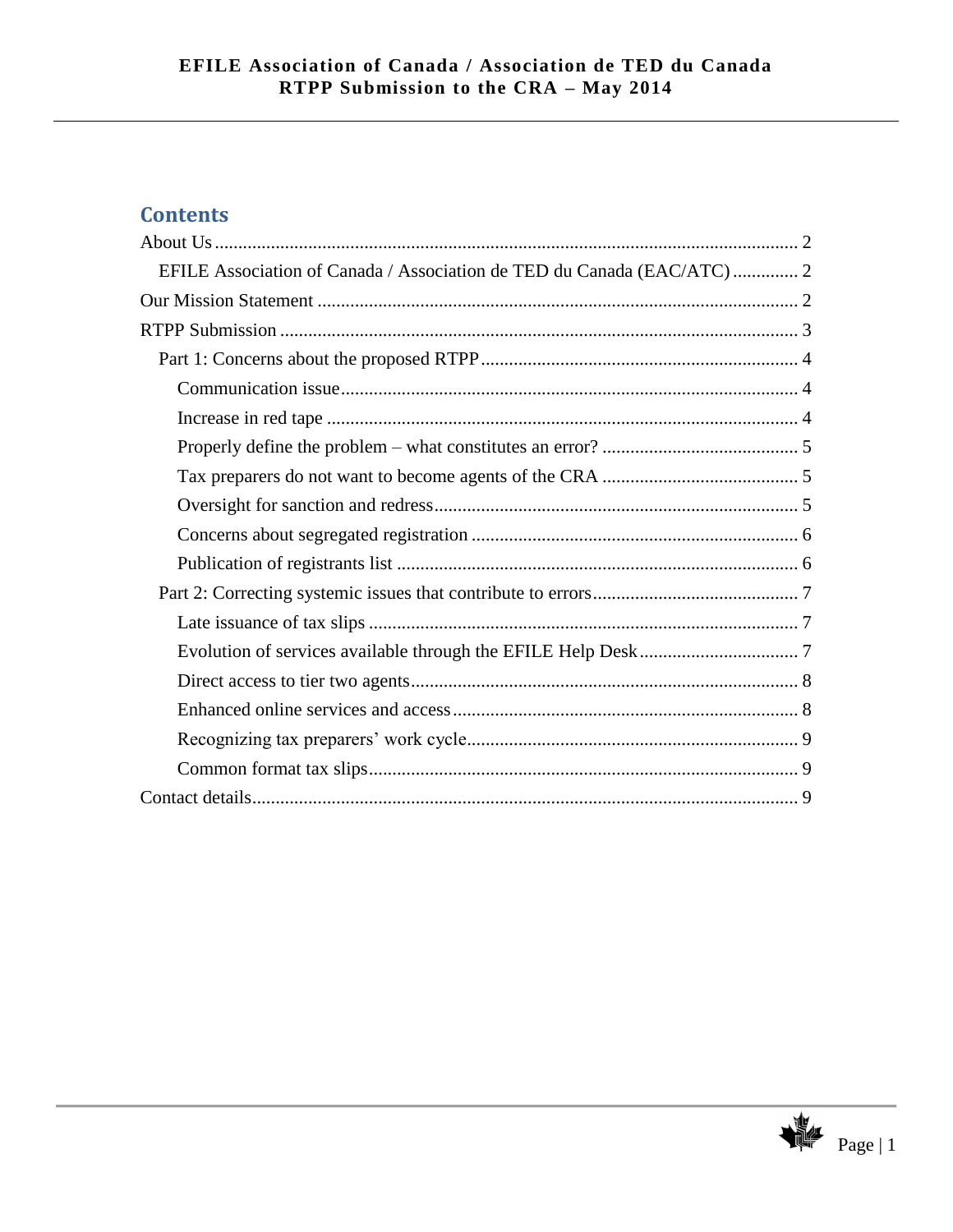# <span id="page-2-0"></span>**About Us**

# <span id="page-2-1"></span>**EFILE Association of Canada / Association de TED du Canada (EAC/ATC)**

Established in 1993, the EAC/ATC is a federally registered non-profit corporation. The EAC/ATC is a member driven association that promotes the use of the electronic media in the tax service industry and is a conduit for members back to the CRA.

Our mission statement is "to further and promote honesty, truthfulness, and integrity in the preparation and filing of tax returns and other financial information, and to discourage misleading and deceptive practices and thereby increase public confidence in the services offered by members".

The EAC/ATC fully represents the tax preparation industry: from one person 'shops' to large national firms. Approximately 1/3 of all T1 EFILED returns are filed by EAC/ATC member firms. A broad spectrum of professional designations are held by our members and include: CA, CGA, CMA, CPA, CFP, CIM, CFA, RPA, PFP, TEP.

The EAC/ATC is governed by a national 15 member Board of Directors elected by the membership of the EAC/ATC at the Annual General Meeting. Members of the Board of Directors serve renewable 3-year terms.

We survey our membership every June and gather information about "issues and irritants" faced by tax preparers. This forms part of our Annual Submission to the CRA and is the basis for our annual EFILERS conference with the EAC/ATC Board of Directors and CRA Management.

# <span id="page-2-2"></span>**Our Mission Statement**

- 1. To communicate the wishes and concerns of members to CRA and MRQ, and to request remediation.
- 2. To promote, both to the public and to government, the electronic filing of personal and corporate tax returns and related information.
- 3. To encourage proficiency in our members, and to assure the public of the integrity of members.
- 4. To provide members with information and resources.

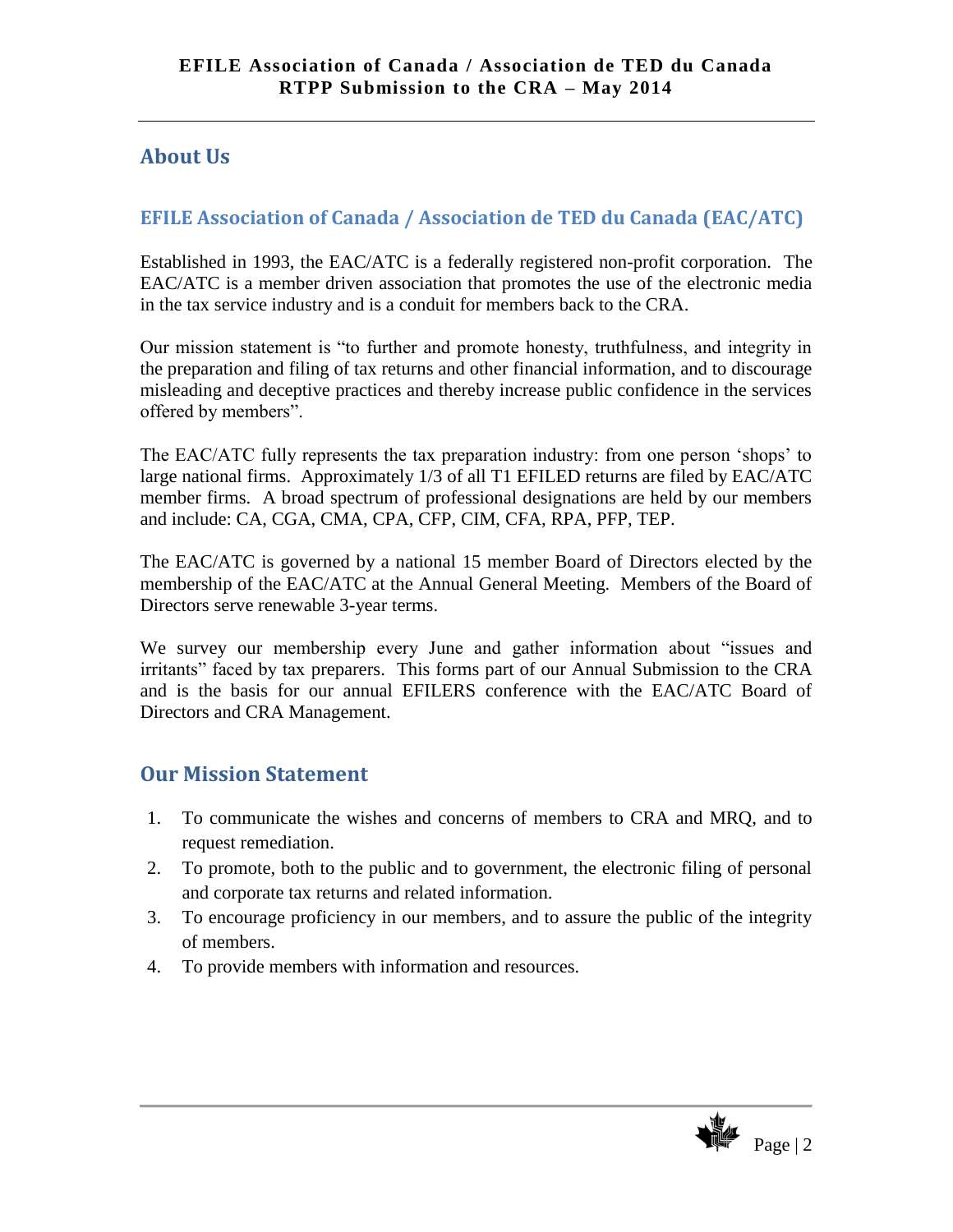# <span id="page-3-0"></span>**RTPP Submission**

As provided in our 2009 EAC/ATC Annual Submission to the CRA, **the EAC/ATC supports tax preparer certification initiatives that will improve the quality of work completed by tax preparers**. Indeed tax preparer proficiency and ensuring quality tax preparation form part of our mission statement.

While we support an initiative such as the proposed RTPP, our support is qualified. The EAC/ATC surveyed its membership in January 2014 about the proposed RTPP. The responses to our survey highlighted the many concerns our membership has about the proposed RTPP. The major themes for concern are listed in this submission.

One of the prominent concerns was that the CRA has not defined or qualified the term "error" in its proposal. CRA's broad approach implies all errors, however defined, are caused by tax preparers.

Once the CRA has properly defined "error", the CRA must complete more robust analysis as to the source and reasons behind the errors. A thorough level of analysis is required prior to the development of policies to address perceived problems. Examples of the list of the basic questions the CRA must answer include:

- How many errors occur in returns filed during the last two weeks of April?
- How many errors are as a result of differences in interpretation with the CRA?
- How many errors are from returns prepared where the client engagement is 'without audit, prepared from information provided by the taxpayer'?
- Which sections of the ITA create the most errors?
- Is there a difference in error rates for new EFILERS versus more experienced EFILERS?

This submission highlights the feedback from our membership. The EAC/ATC submits that many of the CRA concerns as outlined in the RTPP Consultation Paper can be addressed without the creation of additional regulatory oversight.

Our response is divided into two sections, Part 1: Concerns about the proposed RTPP and Part 2: Correcting systemic issues that contribute to errors.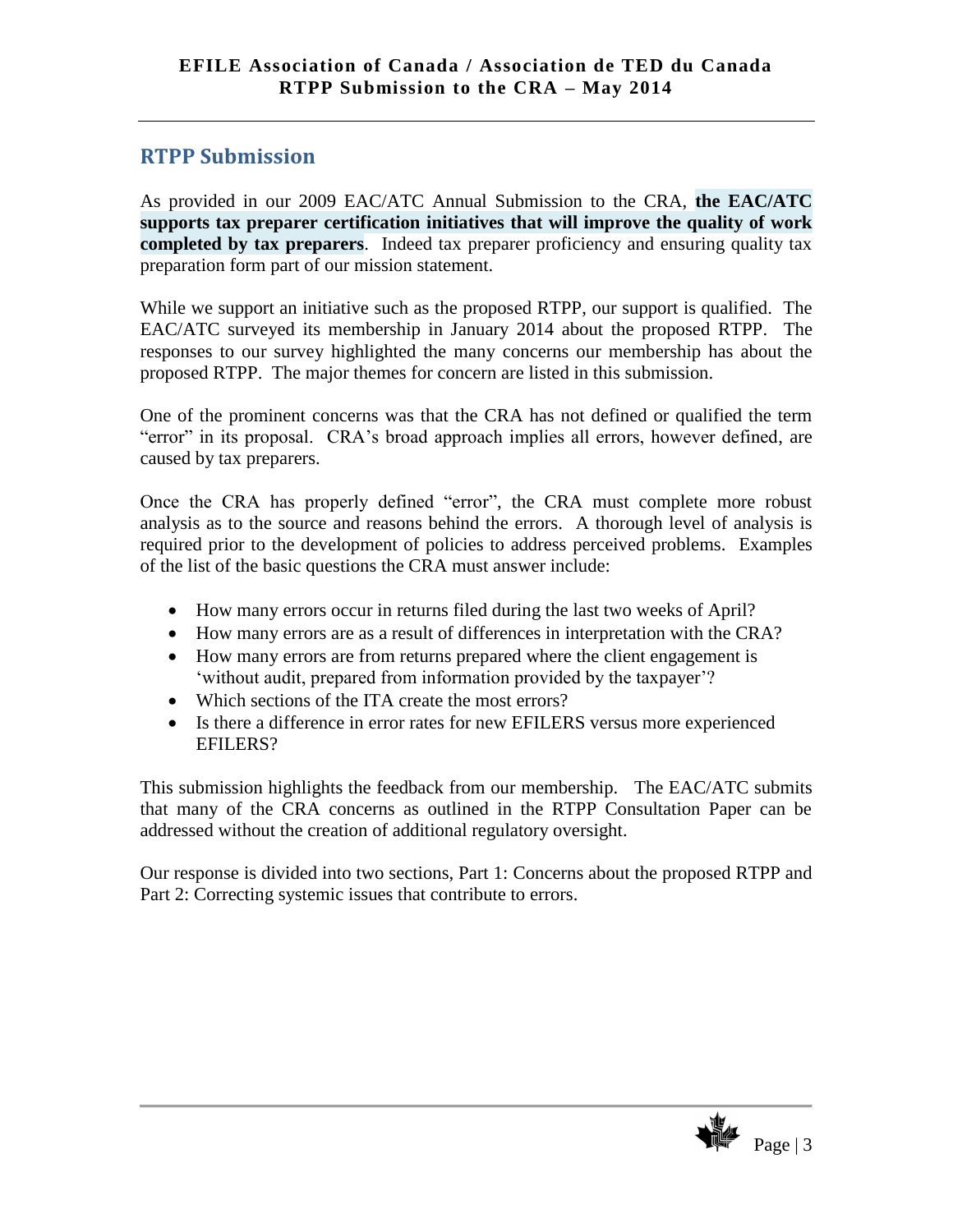## <span id="page-4-0"></span>**Part 1: Concerns about the proposed RTPP**

The EAC/ATC surveyed its membership in January 2014 on the proposed RTPP. Outlined below is a synopsis of the responses received from hundreds of EAC/ATC members from across Canada.

#### <span id="page-4-1"></span>**Communication issue**

Many tax preparers responded negatively to the proposed RTPP, as it is perceived that it will simply increase the burden of red tape on businesses.

Many ask why the CRA is creating more identification numbers. Why not consolidate EFILE, PIN and EIN?

The negative response to the RTPP is in contrast to our previous surveys that indicate tax preparers are in agreement with certification initiatives that will improve the system and outcomes. This suggests the CRA must change its communications to provide better and more complete information to tax preparers.

The CRA must do a better job of communicating its strategy and proposing a well thought out strategy. The proposed RTPP does not instill the confidence of our membership in the CRA as:

- the most basic of questions (an adequate definition of what constitutes an error) is not properly addressed; and
- the proposal tends towards increasing red tape.

Many feel the CRA is out of touch and is willing to use a broad policy tool to fix undefined errors while not fully and properly researching the issues and their specific causes.

The EAC/ATC submits that **many issues that lead to errors are systemic in nature**. Adding to the regulatory burden will never solve issues that are systemic in nature. An increase in regulation will not root out errors until the systemic issues are addressed.

### <span id="page-4-2"></span>**Increase in red tape**

The additional burden of red tape is a great concern for tax preparers. To lessen the addition to red tape associated with the RTPP, **registration should be restricted to those who are ultimately responsible for the preparation of the tax return**.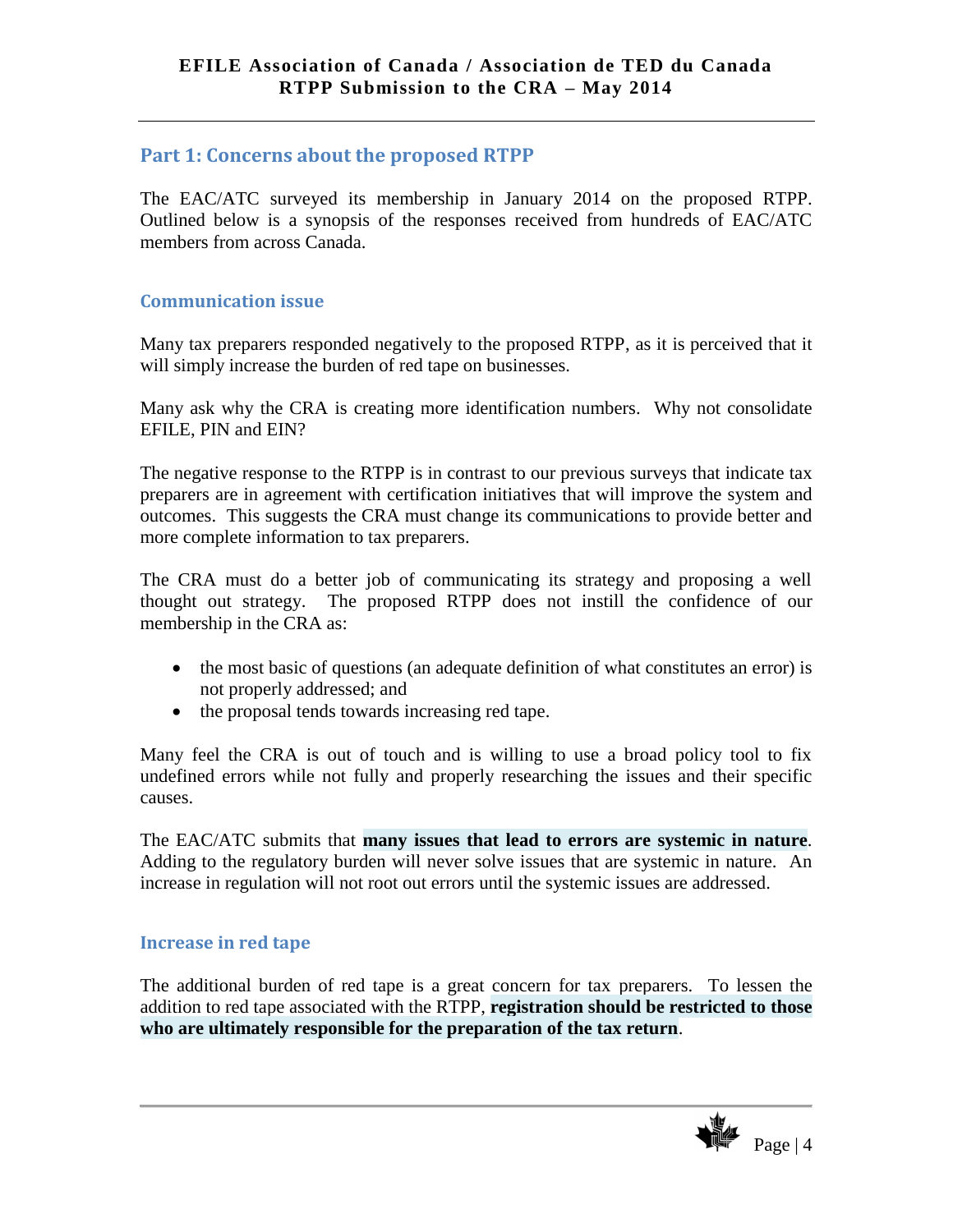The tracking of all who work on a tax return only adds to the red tape. Employees providing administrative assistance in assembling the tax return and individuals reporting to a superior within the firm should be excluded from registration. The tax preparation firm is best positioned to ascertain why the error took place and put adequate protocols in place.

### <span id="page-5-0"></span>**Properly define the problem – what constitutes an error?**

The CRA must specifically qualify "errors" before it can address the source of the error.

Many EAC/ATC members are concerned that an error can simply be defined as anything that CRA disagrees with. Given the complexities of the Income Tax Act and the fact that many sections involve a level of interpretation, tax preparers feel it makes them vulnerable to the whim of CRA interpretation.

The EAC/ATC submits that **an error (resulting from an interpretation) should not be ruled as such unilaterally by the CRA**.

#### <span id="page-5-1"></span>**Tax preparers do not want to become agents of the CRA**

It is common for tax returns to be prepared without audit based on information provided by the taxpayer. While tax preparers exercise due diligence to complete a tax return, tax preparers rely on clients to provide all the pertinent information.

In a perfect world, all taxpayers would have complete and accurate records and all information slips. Unfortunately this is not the reality. EAC/ATC members ask – to what extent does CRA expect them to go to ensure all receipts are accounted for? Under the proposed RTPP, tax preparers are at risk if errors emerge. Should tax preparers turn away clients because of the risk that the client's recordkeeping does not meet CRA's standards?

The **CRA needs to address the issue of what constitutes an error as well as taxpayer liability for errors when the client relationship is to simply process the return**.

#### <span id="page-5-2"></span>**Oversight for sanction and redress**

Tax preparers are rightfully concerned about the process for any sanctions or redress. This is particularly so given the impact of any sanctions, such as deregistration, on a tax preparer's reputation and ability to earn an income.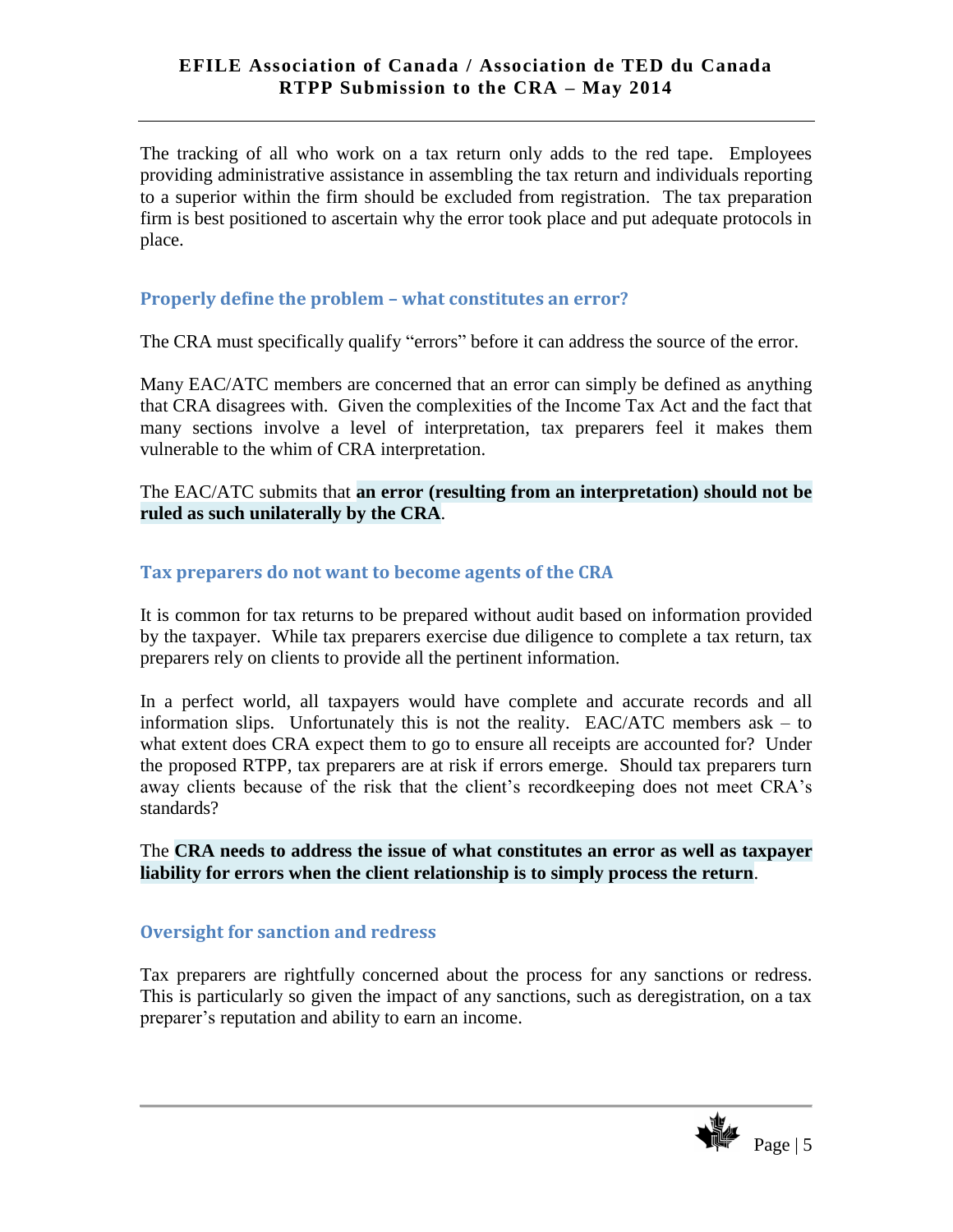Notwithstanding that "error" in the context of the proposed RTPP has not been developed, the process is skewed with the CRA as sole arbitrator.

Tax preparers have also voiced concerns about the fairness and uniformity in applying sanctions.

The **EAC/ATC recommends the creation of a Peer Review Panel that can adjudicate any sanctions**. The proposed Peer Review Panel should include a cross section of representative tax preparers as well as senior CRA representatives. **As a professional, member led industry association, the EAC/ATC requests full participation on this panel**.

### <span id="page-6-0"></span>**Concerns about segregated registration**

Concerns were raised as to the drawbacks of segregation of tax preparer registrants based on professional affiliations. The EAC/ATC submits that **if a registration system is implemented it should apply to all tax preparers on a uniform basis**.

A number of concerns were raised by tax preparers. Firstly, the CRA does not have data that demonstrates a better track record of one professional group over others.

Secondly, it implies to the public that all members of a professional association are active tax preparers. This is obviously not the case.

Lastly, the segmentation may lead to greater confusion for consumers. It could be perceived as implicit endorsement of one group over another (implying that the CRA favours some tax preparers over others). As such, it does not serve the public interest and is bad public policy to differentiate tax preparers in this manner.

### <span id="page-6-1"></span>**Publication of registrants list**

The **EAC/ATC does not support the creation of a registrants list** without greater detail on its purpose. We do support the creation of a list of firms providing tax preparation, but not to the level of listing individual tax preparers within firms.

The publication of an individual registrants list can be perceived by the public as validation, implying the listed preparers are endorsed by the CRA.

It would also be cumbersome for the CRA and tax preparation firms to maintain and would require additional filings by firms, adding to the burden of red tape.

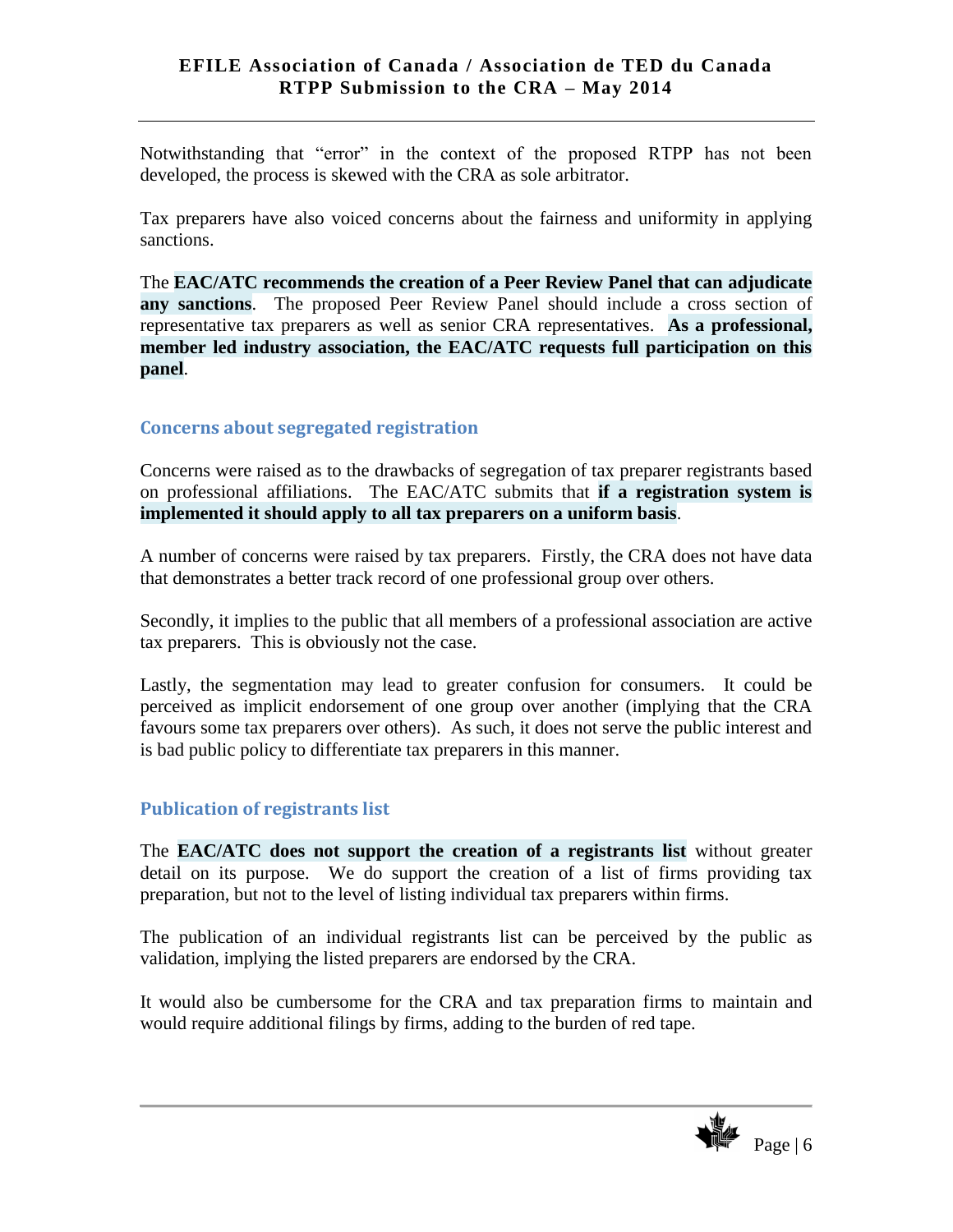### <span id="page-7-0"></span>**Part 2: Correcting systemic issues that contribute to errors**

Many issues that lead to errors are systemic in nature. An **increase in regulation will never root out errors until systemic issues are addressed**. These systemic issues and suggested solutions to the systemic issues have been previously submitted by the EAC/ATC as part of our Annual Submission to the CRA.

## <span id="page-7-1"></span>**Late issuance of tax slips**

As provided in our 2008 EAC/ATC Annual Submission to the CRA, one systemic issue that likely contributes to errors is the compression of the tax year as a result of the late issuance of income tax slips.

CRA analysis should track errors for T1s filed during the last two weeks versus the remainder of year and complete variance analysis to ascertain the error rate contributable to the compression of the tax season.

Our members have been clear in consecutive EAC/ATC annual tax preparer surveys: the number one irritant affecting a vast majority of tax preparers in Canada is the late issuance of investment related tax slips. Indeed, our analysis of the data validates the thesis that the problem is getting worse and not better. There is a trend towards a general compression of the tax season into the last two weeks of April, indicating a significant shift in the tax filing profile.

One of the main sources of this problem is the late issuance of investment related income tax slips. While other factors are contributing to this trend, the late issuance of investment tax slips is without doubt a contributing factor. When our members ask their clients why they wait until near the end of April to file their taxes, inevitably the answer is "waiting for investment tax slips to arrive".

**Will the CRA consider legislative change to ensure timely distribution of all tax slips** in an effort to lessen the compression of the tax season towards the last two weeks of April?

### <span id="page-7-2"></span>**Evolution of services available through the EFILE Help Desk**

One of the most frequent complaints we receive is that it is very difficult to get through to CRA General Enquiries. This issue is one that has been made worse with the policy shift at CRA to move away from TSO 'drop in' counter service to 'phone in' service.

As part of our 2009 annual submission to the CRA we requested that **the EFILE Help Desk system be expanded to allow for general enquiries from registered EFILERS**.

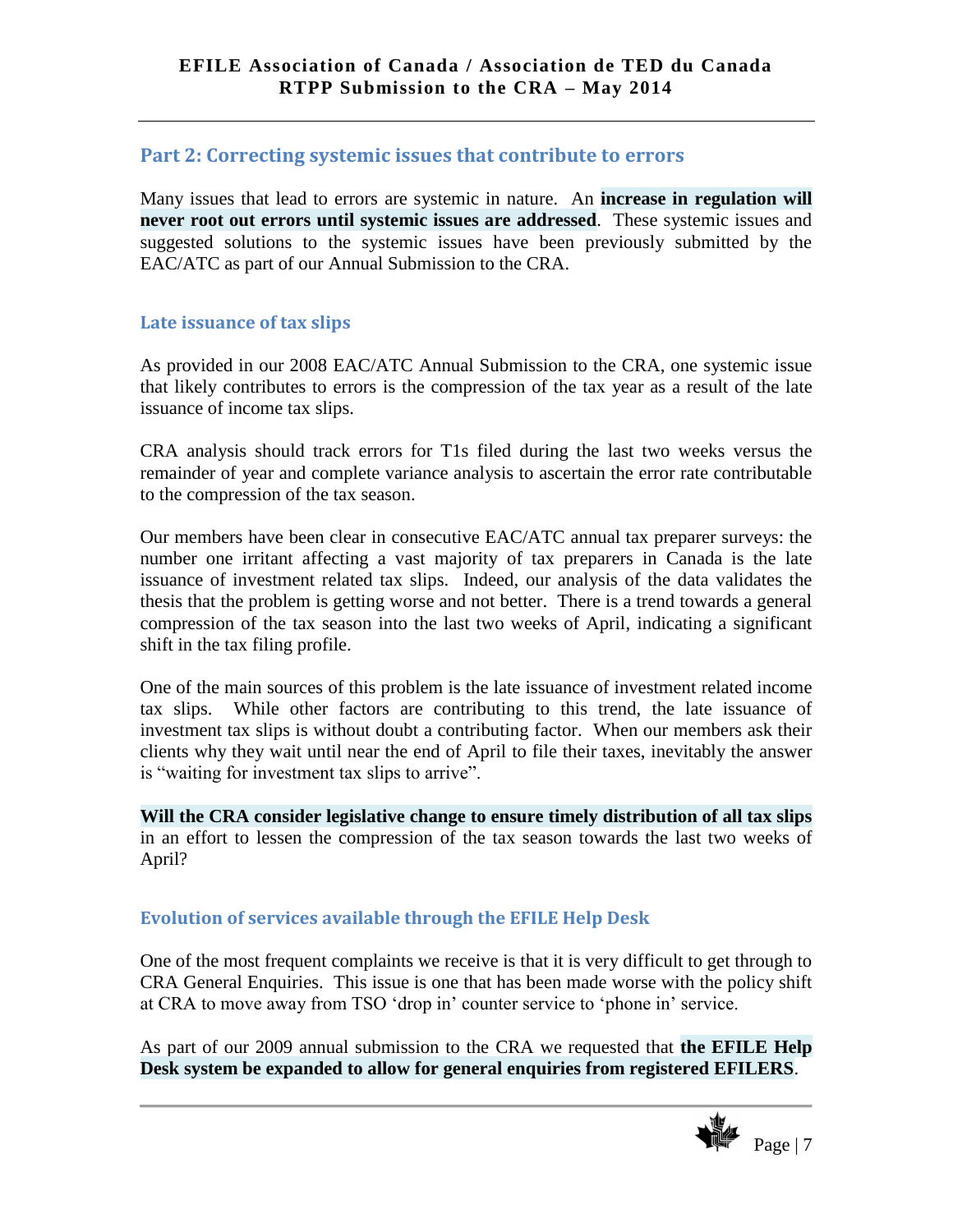A similar system is currently in use. The IRS Practitioners Priority Service system is an excellent model to emulate. Practitioner Priority Service is a toll-free, accounts-related service for all tax preparers. It is the tax preparers' first point of contact for assistance regarding taxpayers' account-related issues.

We submit that this would provide an excellent return on investment for the CRA.

#### <span id="page-8-0"></span>**Direct access to tier two agents**

While we wait for the evolution towards a service like that of the IRS Practitioners Priority Service, the EAC/ATC requested in 2010 that **a protocol be established such that tax preparers can request direct access to tier two agents through the General Enquiries line**.

When calling General Enquiries, tax preparers should be permitted to ask to be transferred directly to a tier two agent, without the delay of having tier one agents gather in all the information, do some initial research and then realize that the query must go through to a tier two agent after all.

This would facilitate the processing of tax returns and provide benefits to both tax preparers and CRA. Benefits to tax preparers include access to more experienced agents, ensuring greater consistency in guidance provided, and the subsequent reduction in tax filing errors. Benefits would also accrue in reducing the time spent by tax preparers accessing the information they require (which in the end comes from a tier two agent).

A clear benefit to CRA would be the reduction of time tier one agents spend dealing with calls from tax preparers that inevitably end up being redirected to a tier two agent. This will have the impact of reducing the number of calls that are receiving a busy signal when contacting general enquiries.

#### <span id="page-8-1"></span>**Enhanced online services and access**

Added services and access to online services for tax preparers could help to lessen overall error rates. Facilitating the ease by which tax preparers can access all client documents is a step towards facilitating compliance.

**Online access should be broadened to include all tax related slips issued to taxpayers**.